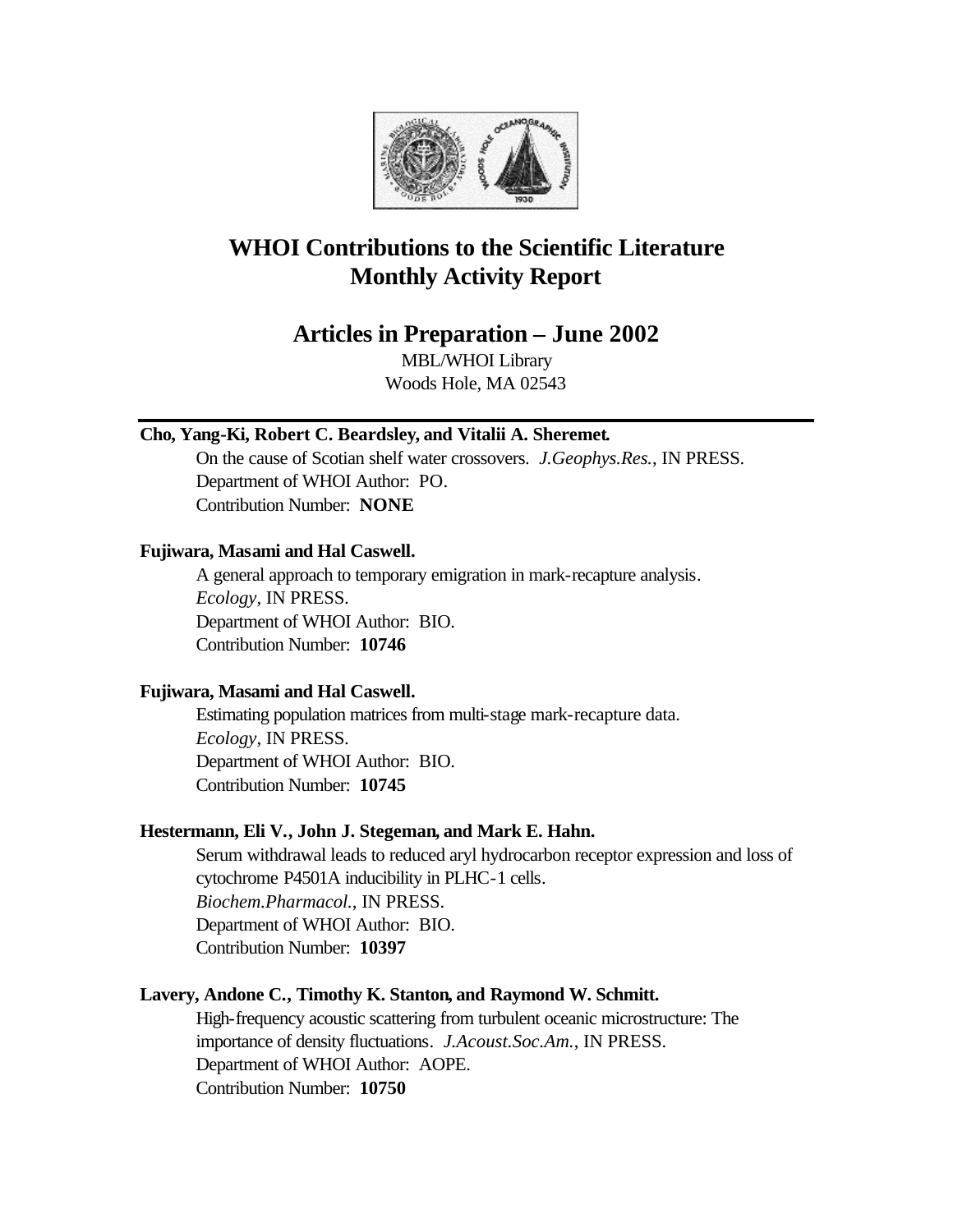#### **Lentz, Steve, Steve Elgar, and T. R. Guza.**

Observations of the flow field near the nose of a buoyant coastal current. *J.Phys.Oceanogr.*, IN PRESS. Department of WHOI Author: PO. Contribution Number: **10748**

# **Macdonald, A. M., M. O'Neil Baringer, R. Wanninkhof, K. Lee, D. and**

### **W. R. Wallace.**

Carbon transport at 24.5<sup>o</sup>N in the Atlantic. *Deep-Sea Res.II*, IN PRESS. Department of WHOI Author: PO. Contribution Number: **10751**

#### **Norris, R. D. and J. Firth.**

Mass wasting of Atlantic continental margins following the Chicxulub impact event. In: *GSA Special Paper*, IN PRESS. Department of WHOI Author: GEOL. Contribution Number: **NONE**

### **Oppo, D. W., B. K. Linsley, Y. Rosenthal, S. Dannenmann, and L. Beaufort.**

Orbital and suborbital variability in the Sulu Sea, western tropical Pacific. *Geochem.Geophys.Geosys.*, IN PRESS, . Department of WHOI Author: GEOL. Contribution Number: **10742**

### **Peucker-Ehrenbrink, Bernhard and Mark W. Miller.**

Data Brief: Quantitative bedrock geology of the conterminous United States of America. *Geochem.Geophys.Geosys.*, IN PRESS. Department of WHOI Author: MCG. Contribution Number: **NONE**

### **St. Laurent, Louis C., Harper L. Simmons, and Steven R. Jayne .**

Estimates of tidally driven enhanced mixing in the deep ocean. *J. Phys. Oceanogr*, IN PRESS. Department of WHOI Author: PO. Contribution Number: **10752**

### **Stanton, Timothy K., Dezhang Chu, Linda V. Martin Traykovski, D. Benjamin Reeder, Joseph D. Warren, and Peter H. Wiebe.**

Broadband acoustic classification of individual zooplankton and fish: A review of recent work. In: *Proceedings of the Institute of Acoustics Conference on 'Acoustical Oceanography'*, IN PRESS. Department of WHOI Author: AOPE. BIO. Contribution Number: **10396**